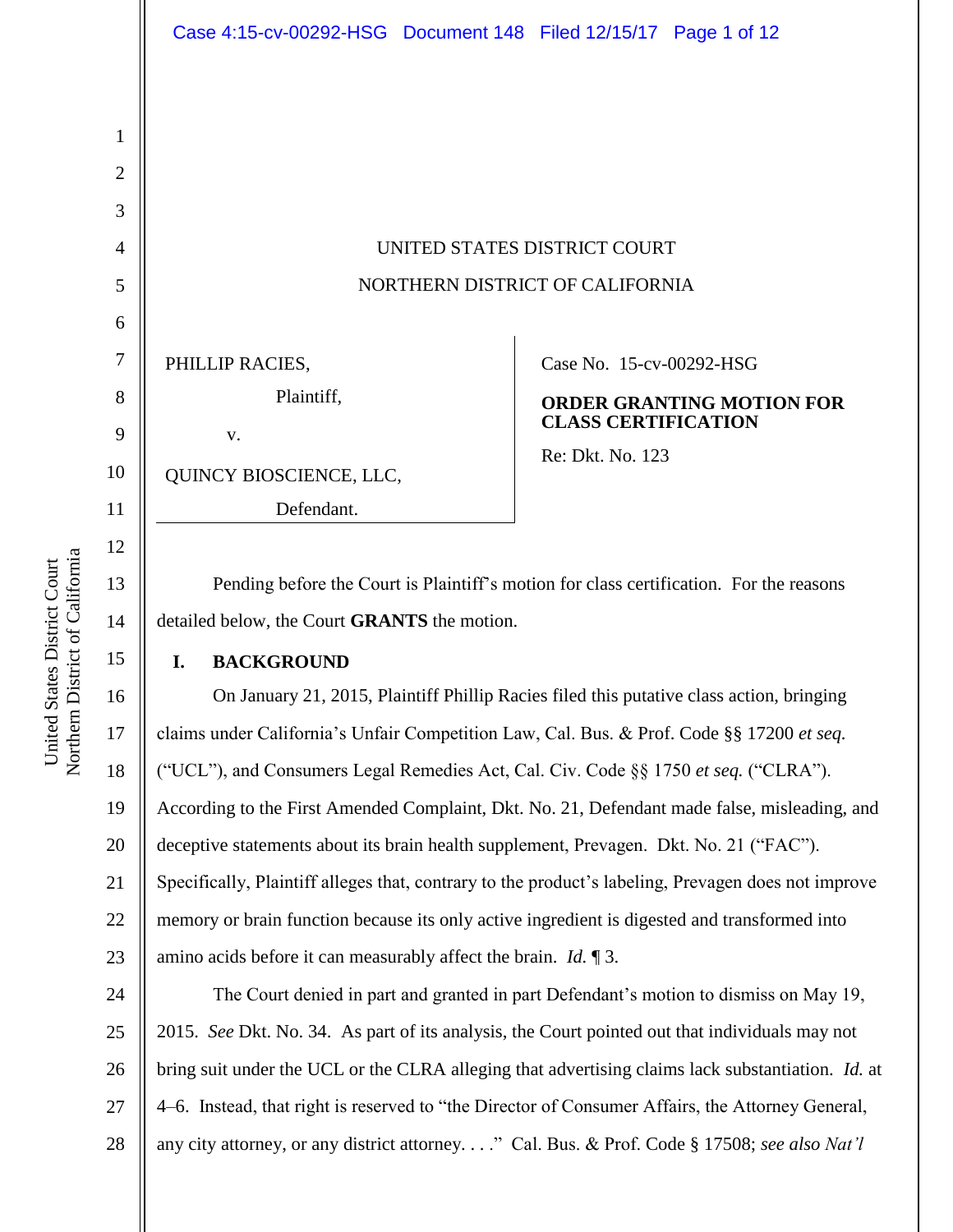*Council Against Health Fraud Inc. v. King Bio Pharms. Inc.*, 107 Cal. App. 4th 1336, 1345 (Cal. Ct. App. 2003).<sup>1</sup> The Court found that Plaintiff's allegations that Defendant misrepresented Prevagen as "clinically tested" were based on a lack of substantiation theory and accordingly dismissed those claims. *See* Dkt. No. 34 at 4–6. The Court nevertheless found that Plaintiff's body chemistry allegations were sufficient. *Id.* at 4–6, 9. The Court then denied the parties' cross motions for partial summary judgment on September 30, 2016. *See* Dkt. No. 89. Plaintiff now moves for class certification. *See* Dkt. No. 142-3. 2

**II. LEGAL STANDARD**

1

2

3

4

5

6

7

8

9

10

11

12

13

14

15

16

17

18

Plaintiff bears the burden of showing by a preponderance of the evidence that class certification is appropriate under Federal Rule of Civil Procedure 23. *Wal-Mart Stores, Inc. v. Dukes*, 564 U.S. 338, 351 (2011). Class certification is a two-step process. First, a plaintiff must establish that each of the four requirements of Rule 23(a) is met: numerosity, commonality, typicality, and adequacy of representation. *Id.* Second, he must establish that at least one of the bases for certification under Rule 23(b) is met. *Comcast Corp. v. Behrend*, 569 U.S. 27, 33 (2013). Where, as here, a plaintiff seeks to certify a class under Rule 23(b)(3), he must show that "questions of law or fact common to class members predominate over any questions affecting only individual members, and that a class action is superior to other available methods for fairly and efficiently adjudicating the controversy." Fed. R. Civ. P. 23(b)(3).

19 20 21 22 23 "[A] court's class-certification analysis must be 'rigorous' and may 'entail some overlap with the merits of the plaintiff's underlying claim.'" *Amgen Inc. v. Conn. Ret. Plans & Tr. Funds*, 568 U.S. 455, 465–66 (2013) (quoting *Wal–Mart*, 564 U.S. at 351). Nevertheless, Rule 23 does not permit "free-ranging merits inquiries at the certification stage." *Id.* at 466. "Merits questions may be considered to the extent — but only to the extent — that they are relevant to determining

24

 $\overline{a}$ 

25 26 1 The Ninth Circuit subsequently confirmed that private parties may not bring suit under a lack of substantiation theory. *Kwan v. SanMedica Int'l*, 854 F.3d 1088, 1096 (9th Cir. 2017) (confirming that *King Bio* "is firmly established law in California").

27 28 The parties jointly filed amended versions of their class certification motion, reply brief, and related exhibits, as part of their renewed administrative motion to seal. *See* Dkt. No. 142. Having granted the motion to seal, *see* Dkt. No. 147, the Court refers to the amended documents in this order.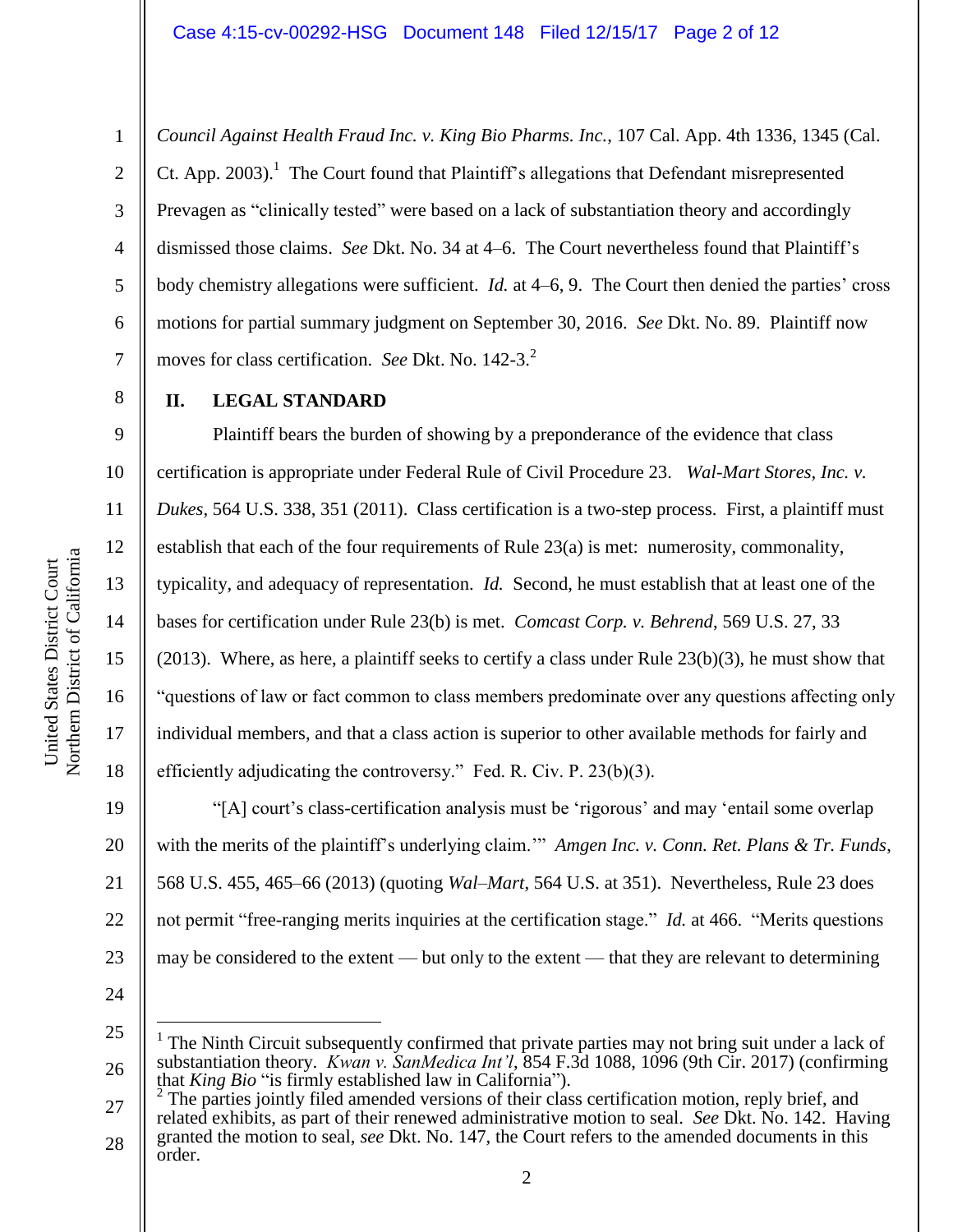whether the Rule 23 prerequisites for class certification are satisfied." *Id.* If a court concludes

that the moving party has met its burden of proof, the court has broad discretion to certify the

class. *Zinser v. Accufix Research Inst., Inc.*, 253 F.3d 1180, 1186 (9th Cir.), *opinion amended on* 

*denial of reh'g*, 273 F.3d 1266 (9th Cir. 2001).

**III. ANALYSIS**

1

2

3

4

5

6

7

8

9

10

11

12

Plaintiff seeks to certify the following classes:

**UCL Multi-State Class:** All consumers who, within the applicable statute of limitations period, purchased Prevagen in California, Florida, Illinois, Massachusetts, Michigan, Minnesota, Missouri, New Jersey, New York, and Washington until the date notice is disseminated.

**California-Only CLRA Class:** All California consumers who, within the applicable statute of limitations period, purchased Prevagen until the date notice is disseminated.

13 14 15 16 17 18 19 20 21 22 23 24 25 26 27 28 *See* Dkt. Nos. 123, 142-3.In the alternative, Plaintiff seeks to certify a California-only class for both the UCL and CLRA claims. Plaintiff defines "Prevagen" to include five products that he asserts were marketed as improving memory and supporting healthy brain function: Prevagen Regular Strength, Prevagen Extra Strength, Prevagen Mixed Berry Chewable, Prevagen Extra Strength Chewable, and Prevagen Professional Strength.<sup>3</sup> Plaintiff further seeks appointment as class representative and appointment of the law firms of Bonnett, Fairbourn, Friedman & Balint, P.C., and Siprut, PC as Class Counsel. Defendant contends that certification of these classes is inappropriate because Plaintiff and the classes fail to satisfy the requirements for a Rule  $23(b)(3)$  class, namely: typicality; predominance; and superiority. The Court addresses each in turn and finds that the requirements of Rule 23(a) and Rule 23(b)(3) have been met in this case. **A. Typicality** Rule 23(a)(3) requires that "the claims or defenses of the representative parties are typical of the claims or defenses of the class." Fed. R. Civ. P. 23(a)(3). "The test of typicality is whether  $\overline{a}$ 3 Plaintiff concedes that Prevagen Extra Strength Chewable and Prevagen Professional Strength were not originally identified in the complaint. *See* Dkt. No. 142-3 at 1, n.1.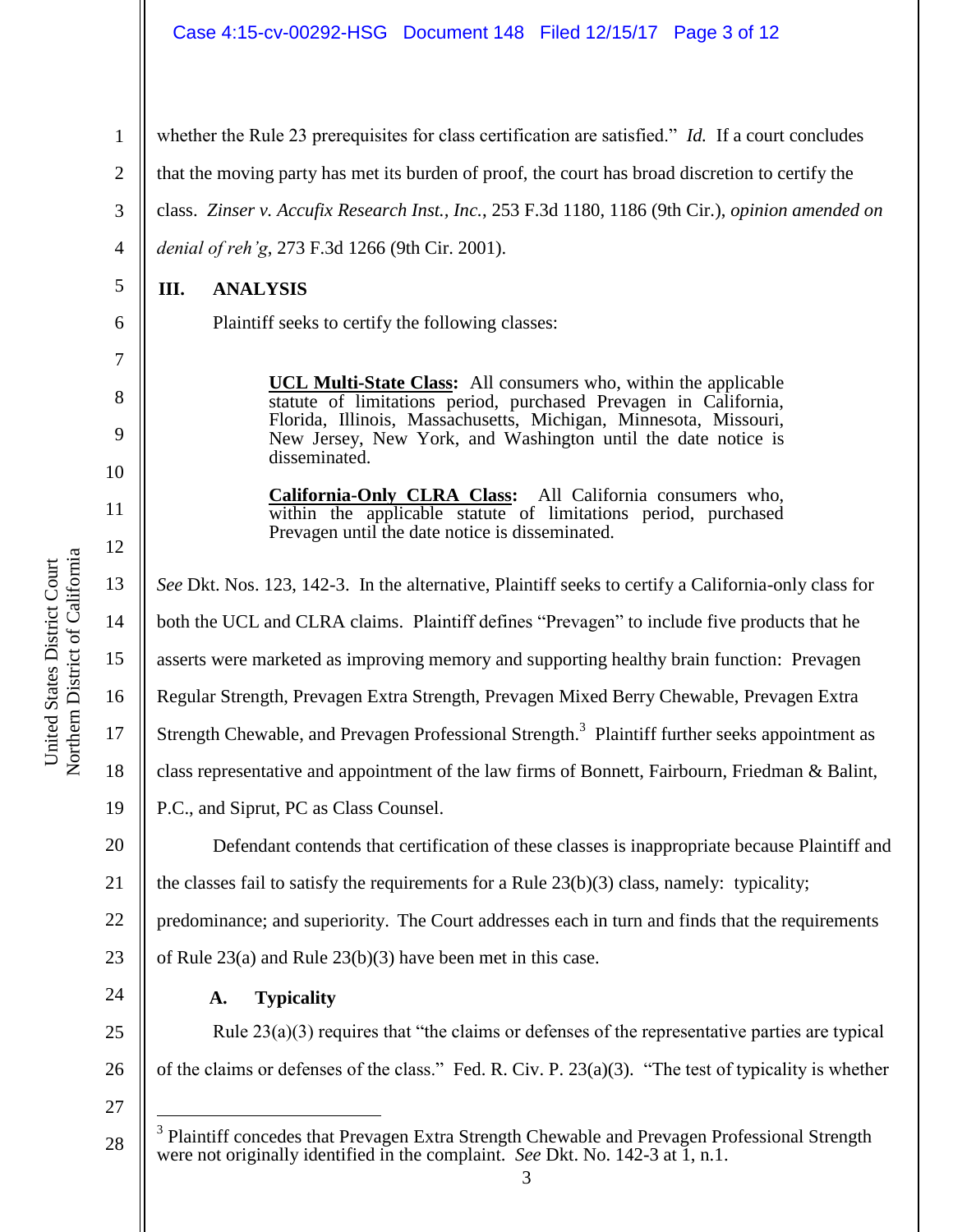other members have the same or similar injury, whether the action is based on conduct which is not unique to the named plaintiffs, and whether other class members have been injured by the same course of conduct." *Hanon v. Dataproducts Corp.*, 976 F.2d 497, 508 (9th Cir. 1992) (quotation omitted). That said, under the "permissive standards" of Rule  $23(a)(3)$ , the claims "need not be substantially identical." *Hanlon v. Chrysler Corp.*, 150 F.3d 1011, 1020 (9th Cir. 1998) (quotation omitted).

Defendant contends that Plaintiff's claims are not typical of the class because he "is subject to unique defenses which threaten to become the focus of the litigation." Dkt. No. 128 at 34 (citing *Hanon*, 976 F.2d at 508). In particular, Defendant states that Plaintiff relied on nonactionable representations that Prevagen was "clinically tested" rather than on representations about Prevagen's potential brain health benefits. Defendant thus argues that Plaintiff lacks standing to represent the proposed classes. Defendant also suggests that Plaintiff's claims are not typical because he did not take the product as directed. The Court is not persuaded by either argument.

15 16 17 18 19 20 21 22 23 24 25 26 27 28 First, the evidence suggests that Plaintiff was motivated to purchase Prevagen, at least in part, because of what "the ingredients in Prevagen [were] advertised to deliver." *See* Dkt. No. 142-9, Ex. 1 at 13:22–14:2, 15:3–5. He did not exclusively rely on statements that the product was "clinically tested," but also on representations that the product "[i]mproves memory" and "[s]upports healthy brain function," a "[s]harper mind," and "[c]learer thinking." *See* Dkt. No. 145, Ex. K at 85:6–20, 88:11–20. Even if Plaintiff also relied on Defendant's representations that its products were "clinically tested" to improve memory, that does not prevent Plaintiff from representing the classes in this action because "[i]t is not . . . necessary that [the plaintiff's] reliance upon the truth of the fraudulent misrepresentation be the sole or even the predominant or decisive factor influencing his conduct . . . . It is enough that the representation has played a substantial part, and so had been a substantial factor, in influencing his decision." *In re Tobacco II Cases*, 46 Cal. 4th 298, 326 (Cal. 2009). Because Prevagen is not marketed for uses other than improving brain health and memory, it follows that representations about these purported benefits were a "substantial factor" in Plaintiff's — and all consumers' — purchasing decision. Second,

1

2

3

4

5

6

7

8

9

10

11

12

13

14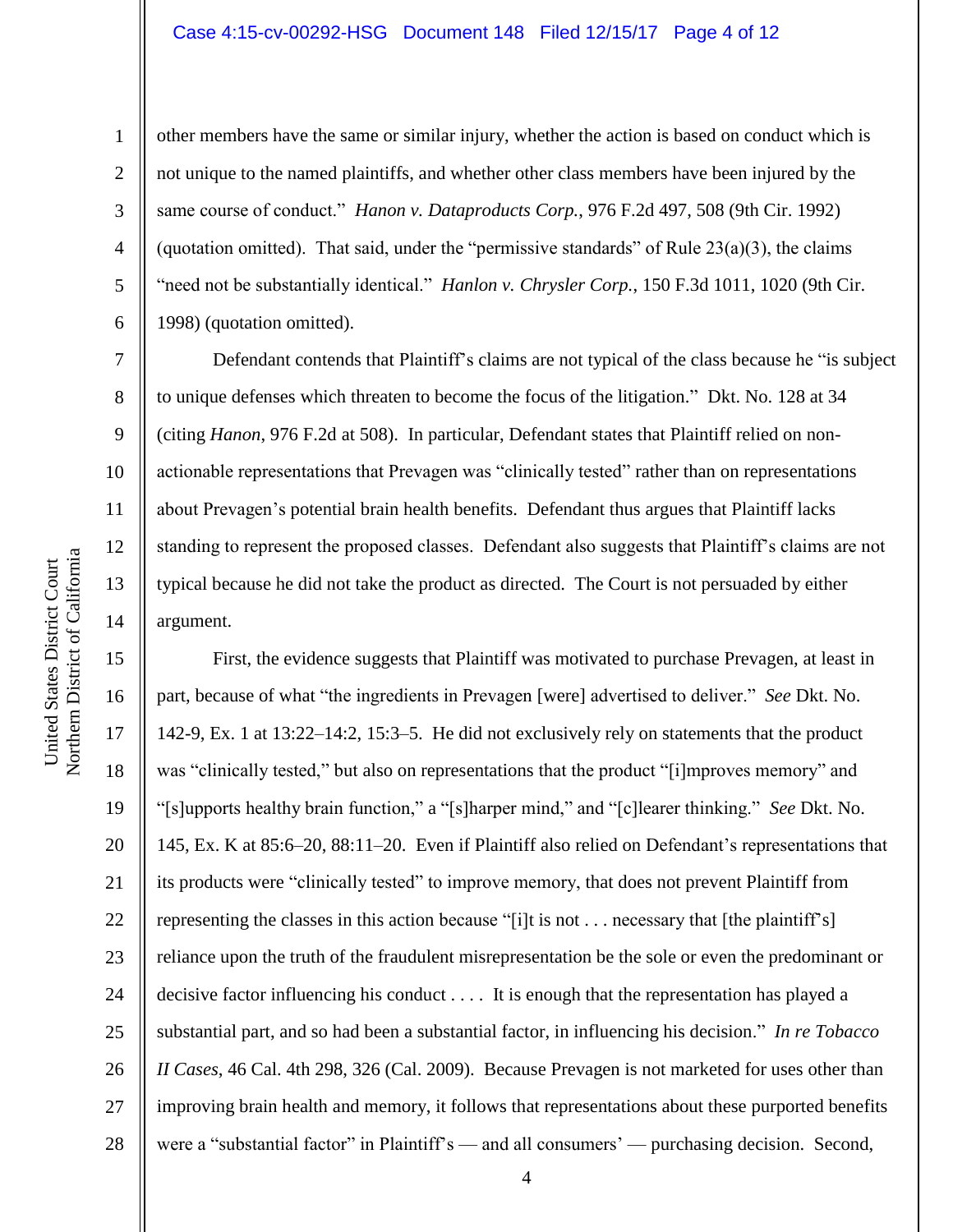9

11

12

13

14

15

16

17

18

19

20

21

22

1 2 3 4 5 6 7 8 the manner in which Plaintiff took the product is not at issue in this case. Under both the UCL and the CLRA, the relevant inquiry and related injury occurs at the time the consumer purchased the product based on the product label. *Cf. Kwikset Corp. v. Superior Court*, 51 Cal. 4th 310, 329 (Cal. 2011) ("A consumer who relies on a product label and challenges a misrepresentation contained therein can satisfy the standing requirement of section 17204 by alleging . . . that he or she would not have bought the product but for the misrepresentation."); *Johns v. Bayer Corp.*, 280 F.R.D. 551, 557 (S.D. Cal. 2012) (finding typicality satisfied where proposed class "paid money to purchase the [defendant's product]").

10 The Court finds that Plaintiff's claims are "reasonably coextensive" with those of the proposed class members and that, therefore, Plaintiff has satisfied the typicality requirement.

## **B. Predominance**

Under Rule  $23(b)(3)$ , a plaintiff seeking to certify a class must show that questions of law or fact common to the members of the class "predominate over any questions affecting only individual members and that a class action is superior to other available methods for the fair and efficient adjudication of the controversy." Fed. R. Civ. P. 23(b)(3). "The predominance inquiry tests whether proposed classes are sufficiently cohesive to warrant adjudication by representation." *Tyson Foods, Inc. v. Bouaphakeo*, — U.S. —–, 136 S. Ct. 1036, 1045 (2016) (quotation omitted). The Supreme Court has defined an individual question as "one where members of a proposed class will need to present evidence that varies from member to member . . . ." *Id.* (quotation omitted). A common question, on the other hand, "is one where the same evidence will suffice for each member to make a prima facie showing [or] the issue is susceptible to generalized, class-wide proof." *Id.* (quotation omitted).

23 24 25 26 27 28 Here, Plaintiff seeks to certify classes of consumers for both its UCL and CLRA claims. California's UCL prohibits "any unlawful, unfair or fraudulent business act or practice and unfair, deceptive, untrue or misleading advertising . . . ." Cal. Bus. & Prof. Code §§ 17200 *et seq.* The CLRA, in turn, prohibits any "unfair methods of competition and unfair or deceptive acts or practices undertaken by any person in a transaction intended to result or which results in the sale or lease of goods or services to any consumer . . . ." Cal. Civ. Code §§ 1770 *et seq.* Both claims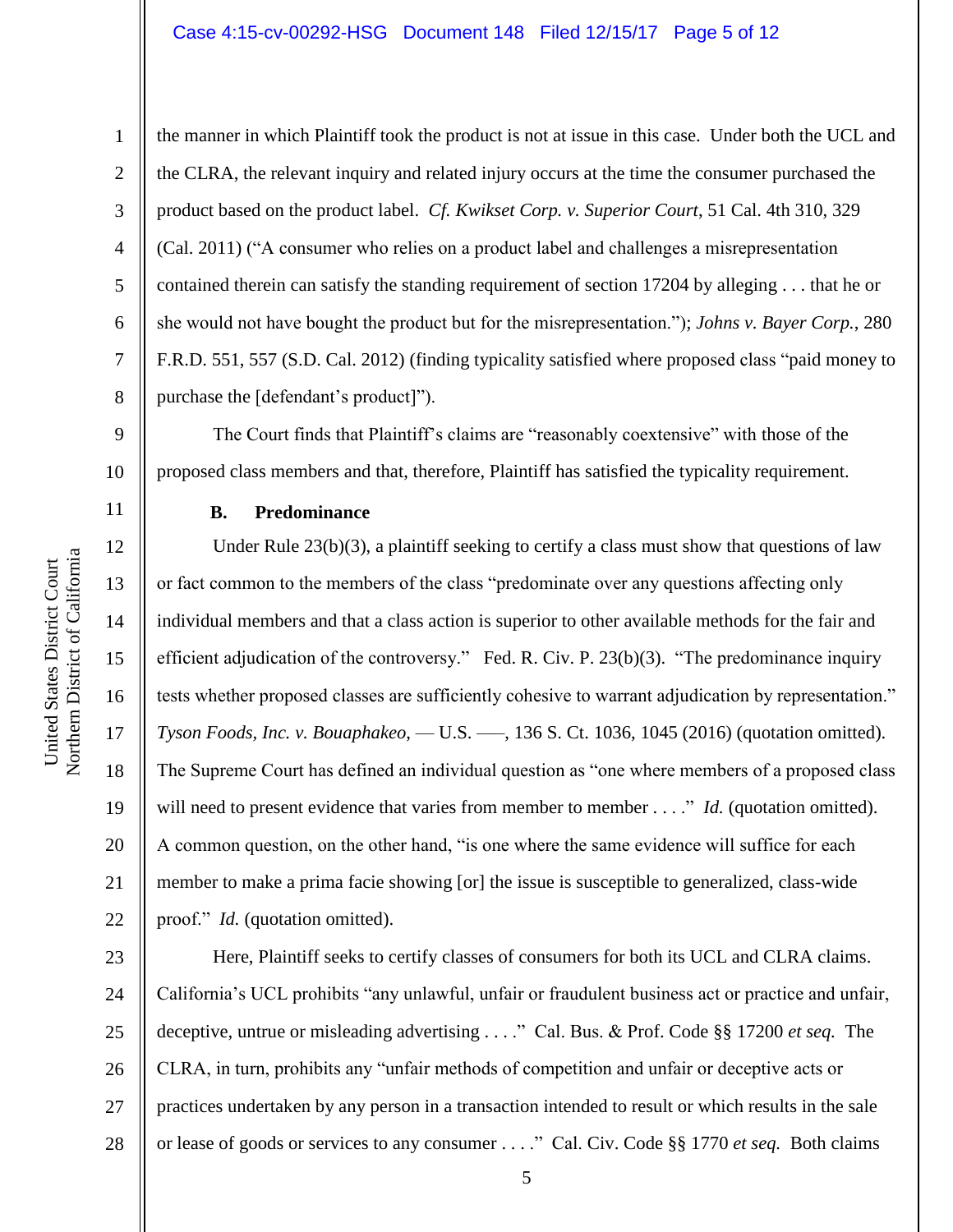1

10

11

12

13

14

15

16

17

18

19

20

21

22

23

24

25

2 3 4 5 6 7 8 9 require Plaintiff to prove that Defendant's advertising was either false or misleading. *See, e.g.*, *King Bio*, 107 Cal. App. 4th at 1342. This is an objective standard, asking whether the representations would be material to a reasonable consumer. *See In re Tobacco II Cases*, 46 Cal. 4th at 327; *Kwikset*, 51 Cal. 4th at 332. Plaintiff contends that, accordingly, this case involves common questions and common evidence about the falsity of Defendant's statements (in short, whether Defendant's products provide the brain health benefits that Defendant claims they do). Defendant contends that common issues of fact do not predominate because this case necessarily involves an individualized determination as to whether class members were exposed to misleading advertisements and whether they relied on those advertisements in purchasing Prevagen.

### **i. Questions of Fact**

#### **a. Materiality**

Defendant first argues that Plaintiff cannot use common evidence to establish that its representations are material, arguing that some putative class members may have purchased Prevagen because the product was clinically tested and not simply for its purported brain health benefits. *See* Dkt. No. 128 at 19–21. However, California's consumer protection laws evaluate materiality under a reasonable person standard, not on an individualized basis. *See In re Tobacco II Cases*, 46 Cal. 4th at 327; *Kwikset*, 51 Cal. 4th at 332. Moreover, the Court is not persuaded by Defendant's artificial distinction between representations that Prevagen is clinically tested to improve brain health and its claims that Prevagen improves brain health for purposes of materiality. *See* Dkt. No. 128 at 20. Prevagen is only marketed for use as a supplement that improves brain health and memory. Accordingly, Plaintiff has met his burden of showing that the challenged representations about Prevagen's purported improvements to memory and brain health would be material to a reasonable consumer in making his purchasing decision. *See In re Tobacco II Cases*, 46 Cal. 4th at 326.

## **b. Reliance**

26 27 28 Defendant similarly argues that Plaintiff cannot establish that all class members relied on Defendant's representations about Prevagen's health benefits rather than the non-actionable representations that the product was clinically tested. *See* Dkt. No. 128 at 19–20. Reliance is an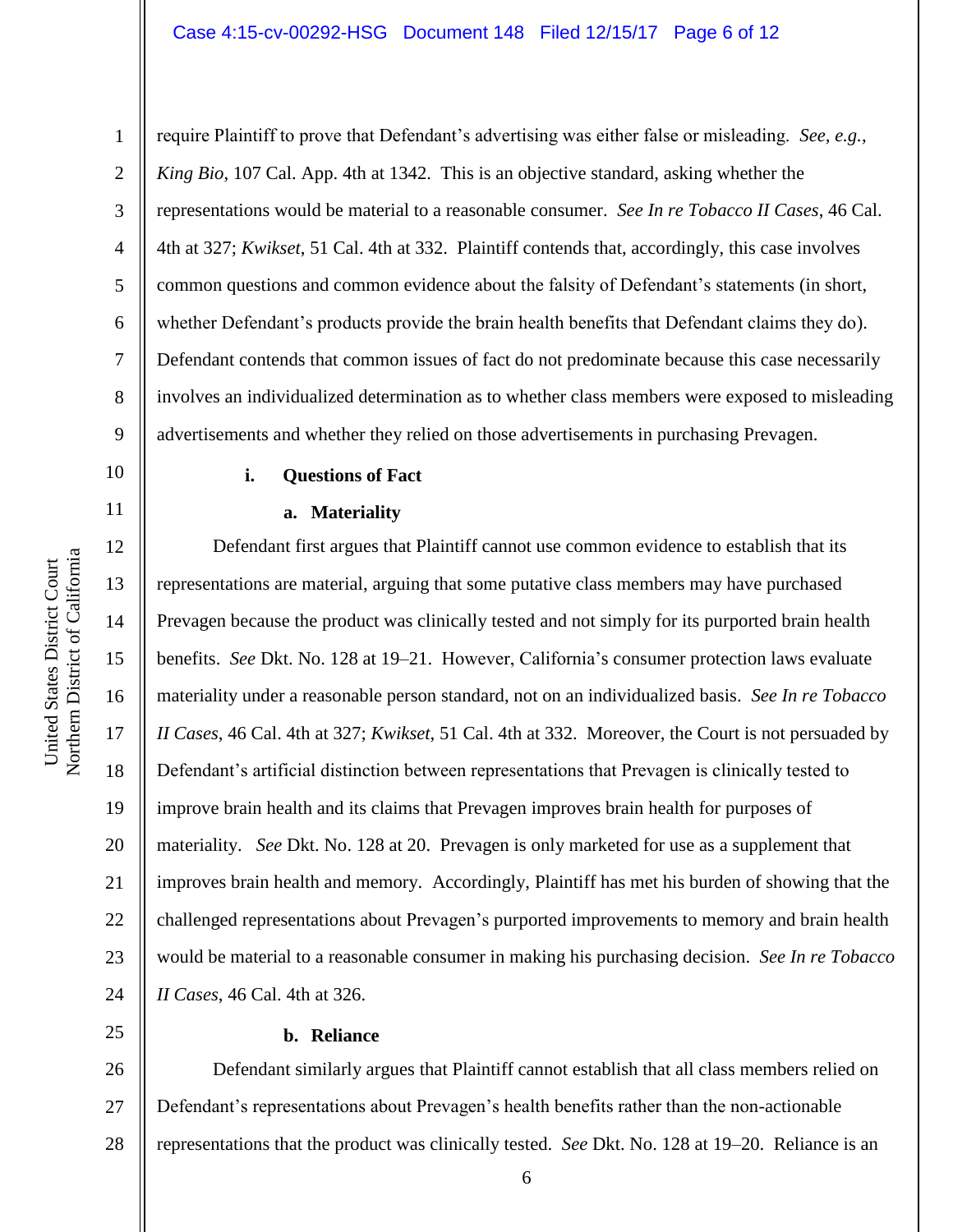essential element of both the UCL and CLRA and "is proved by showing that the defendant's misrepresentation or nondisclosure was an immediate cause of the plaintiff's injury-producing conduct." *In re Tobacco II Cases*, 46 Cal. 4th at 326. A plaintiff is entitled to a presumption of reliance if material representations were made to class members. *Id.*; *see also Mazza v. Am. Honda Motor Co., Inc.*, 666 F.3d 581, 595 (9th Cir. 2012).

Defendant contends that reliance cannot be presumed in this case because consumers have individualized reasons for purchasing Prevagen. As discussed above, the Court finds that Plaintiff has shown that the representations at issue were material. And at a minimum, everyone who purchased Prevagen would have been exposed to the brain health claims that appeared on its products. The predominant issue in this case is whether such representations are false or misleading, not whether consumers were also persuaded to purchase Prevagen because these representations were substantiated by clinical testing. *See, e.g.*, *In re Ferrero Litig.*, 278 F.R.D. 552, 560 (S.D. Cal. 2011) (finding predominance satisfied where class members had "common contention" that defendant "made a material misrepresentation regarding the nutritious benefits of Nutella® that violated the UCL, FAL and the CLRA" and "any injury suffered by a class member in this case stems from Defendant's common advertising campaign of Nutella®"). The Court finds that a presumption of reliance is therefore warranted.

## **c. Falsity**

19 20 21 22 23 24 25 26 27 Defendant argues that Plaintiff has not established predominance because proving falsity will entail individual questions rather than common evidence about the scientific literature. Defendant recognizes that in a false advertising case, "[t]he falsity of the advertising claims may be established by testing, scientific literature, or anecdotal evidence." *King Bio*, 107 Cal. App. 4th at 1348. However, Defendant contends that the scientific literature about Prevagen is "equivocal," and therefore incapable of establishing falsity. *See* Dkt. No. 128 at 17–18, 22–23. Because Plaintiff did not conduct his own tests of Prevagen's efficacy, Defendant posits that Plaintiff will have to rely on anecdotal evidence about class members' individual experiences. *See* Dkt. No. 128 at 21–24.

28

1

2

3

4

5

6

7

8

9

10

11

12

13

14

15

16

17

18

In support of this argument, Defendant cites *In re GNC Corp.*, 789 F.3d 505, 516 (4th Cir.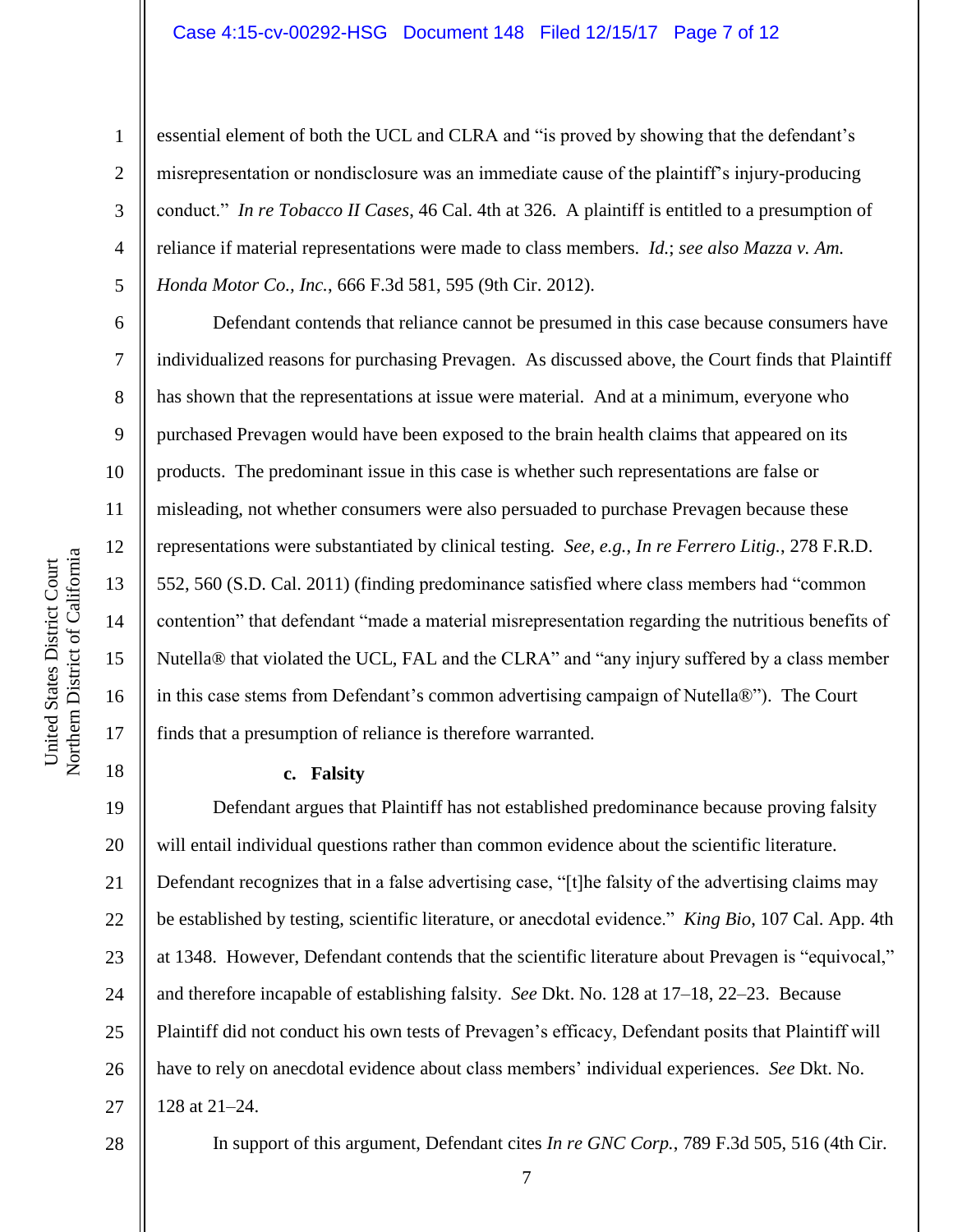2015), and *Korolshteyn v. Costco Wholesale Corp.*, No. 3:15-CV-709-CAB-RBB, 2017 WL 3622226, at \*2–\*6 (S.D. Cal. Aug. 23, 2017). In both cases, the courts concluded that "in order to state a false advertising claim on a theory that representations have been proven to be false, plaintiffs must allege that all reasonable experts in the field agree that the representations are false." *In re GNC Corp.*, 789 F.3d at 516; *see also Korolshteyn*, 2017 WL 3622226, at \*3, n.2. Because the Court denied the parties' motions for summary judgment in this case, Defendant concludes that the Court has already determined that the scientific literature is equivocal. *See* Dkt. No. 128 at 22–23, & n.5.

9 10 11 12 13 14 15 16 17 18 19 20 21 22 23 24 25 26 27 28 The Court is not persuaded by *In re GNC* or *Korolshteyn*, and does not believe the California Supreme Court would adopt their reasoning. *Pacheco v. United States*, 220 F.3d 1126, 1131 (9th Cir. 2000) ("[W]e must predict as best we can what the California Supreme Court would do in these circumstances."). Under the UCL and CLRA, Plaintiff "has two lines of attack." *See Mullins v. Premier Nutrition Corp.*, 178 F. Supp. 3d 867, 893 (N.D. Cal. 2016). He "may prove that [Defendant's] claims are literally false if a reasonable jury concludes all *reasonable* scientists agree" that its products do not provide the stated health benefits, or he may "prove that the purported health claims . . . are *misleading* by showing that the vast weight of competent evidence establishes that those health claims are false." *Id.* at 894–95. In either case, the jury determines whether Plaintiff carries his burden. Although a plaintiff may fail to carry his burden to prove falsity if the scientific evidence is ultimately inconclusive, *see King Bio*, 107 Cal. App. 4th at 1345, the mere existence of an expert or experts who support the defendant's representations should not insulate a defendant from false advertising claims or foreclose class certification. In its summary judgment ruling, the Court did not conclude that the scientific record was "equivocal," and may not substitute itself as factfinder on a motion for class certification simply because both parties have proffered scientific evidence. *Cf. Mullins*, 178 F. Supp. 3d at 893; *see also Zakaria v. Gerber Prod. Co.*, No. LACV1500200JAKEX, 2015 WL 4379743, at \*2 (C.D. Cal. July 14, 2015). Accordingly, at trial, Plaintiff may present commonly-applicable evidence, including his expert's opinion that basic scientific principles show that Prevagen cannot provide the benefits claimed, to establish the falsity of Defendant's efficacy representations. This further supports a

1

2

3

4

5

6

7

8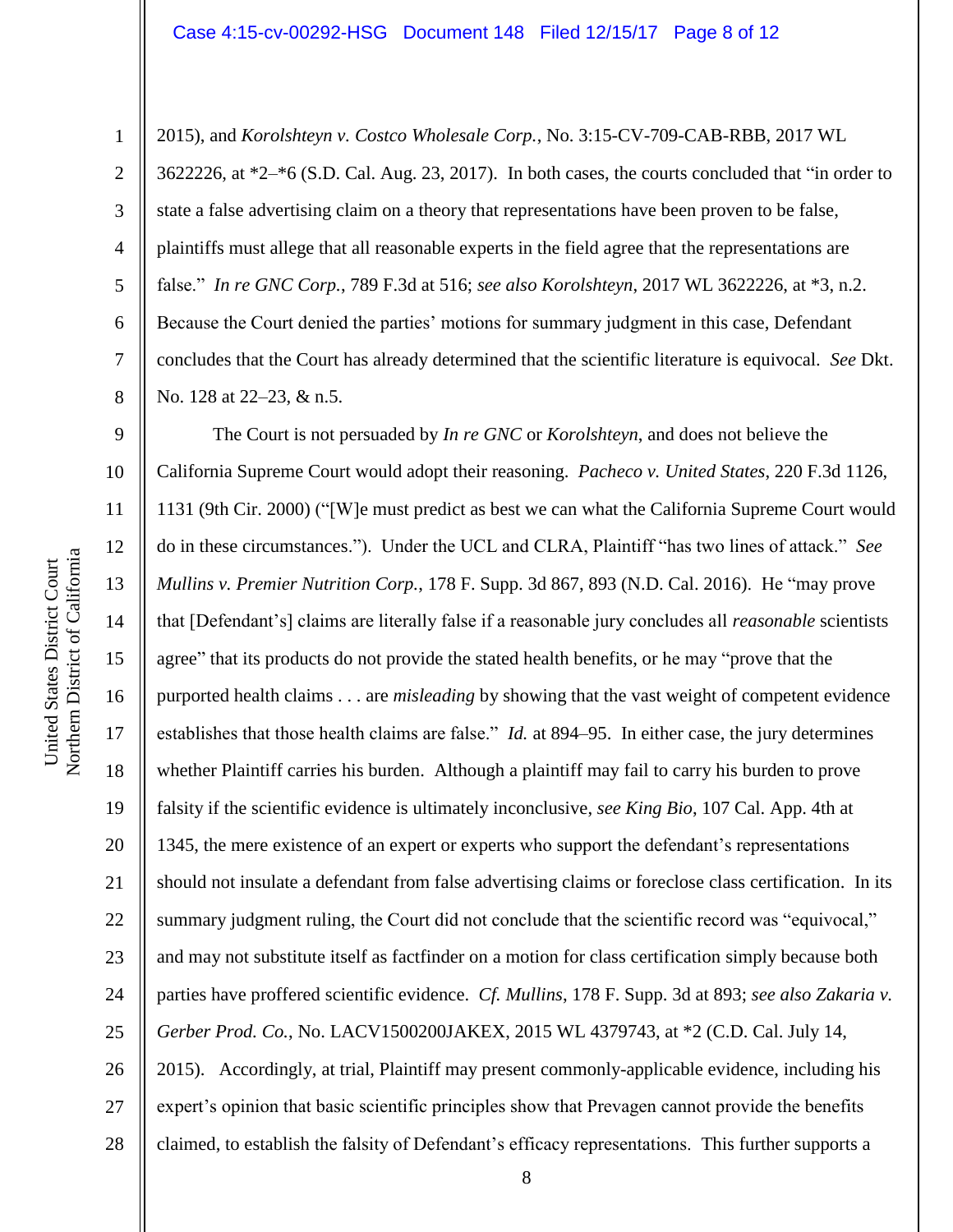1 finding of predominance.

2

3

4

5

6

7

8

9

10

11

12

13

14

15

16

#### **ii. Questions of Law**

Defendant also contends that a nationwide class cannot be certified for the UCL claim as Plaintiff urges because California law cannot be applied nationwide. To apply California law on a classwide basis, Plaintiff must show that "California has significant contact or significant aggregation of contacts to the claims of each class member." *Mazza*, 666 F.3d at 590. If Plaintiff makes this showing, then Defendant must demonstrate that foreign law, rather than California law, should apply because the interests of those states outweigh the interests of California. *Id.* In weighing states' interests, the Court applies California's three-part choice-of-law analysis: (1) whether the relevant law of each of the potentially affected jurisdictions with regard to the particular issue in question is the same or different; (2) if there is a difference, examine whether each jurisdiction's interest in the application of its own law under the circumstances of the particular case to determine whether a true conflict exists; and (3) if there is a true conflict, evaluate and compare the nature and strength of the interest of each jurisdiction in the application of its own law to determine which state's interest would be more impaired if its policy were not applied, and then apply the law of the state whose interest would be more impaired. *Id.*

17 18 19 20 21 22 23 24 25 26 27 28 Defendant's argument against nationwide class certification is twofold. First, Defendant contends that Plaintiff has not made any showing that California has significant contact to the claims of class members. *See* Dkt. No. 128 at 25–30. Second, Defendant argues that there are conflicts between California consumer protection laws and those of other states. *Id.* The Court agrees that Plaintiff has not met his initial burden of establishing that "California has a constitutionally sufficient aggregation of contacts to the claims of each putative class member in this case" to warrant application of California law. Plaintiff ignores this threshold requirement entirely, *see* Dkt. No. 132 at 9–11, and the Court finds no evidence in the record to support a finding of sufficient contacts where Defendant is based in Wisconsin, FAC ¶ 21, and consumers purchased the product across the country. *Cf. In re Qualcomm Antitrust Litig.*, No. 17-MD-02773- LHK, 2017 WL 5235649, at \*20 (N.D. Cal. Nov. 10, 2017) (finding sufficient aggregation of contacts where "defendant's principal place of business is in California, [defendant] made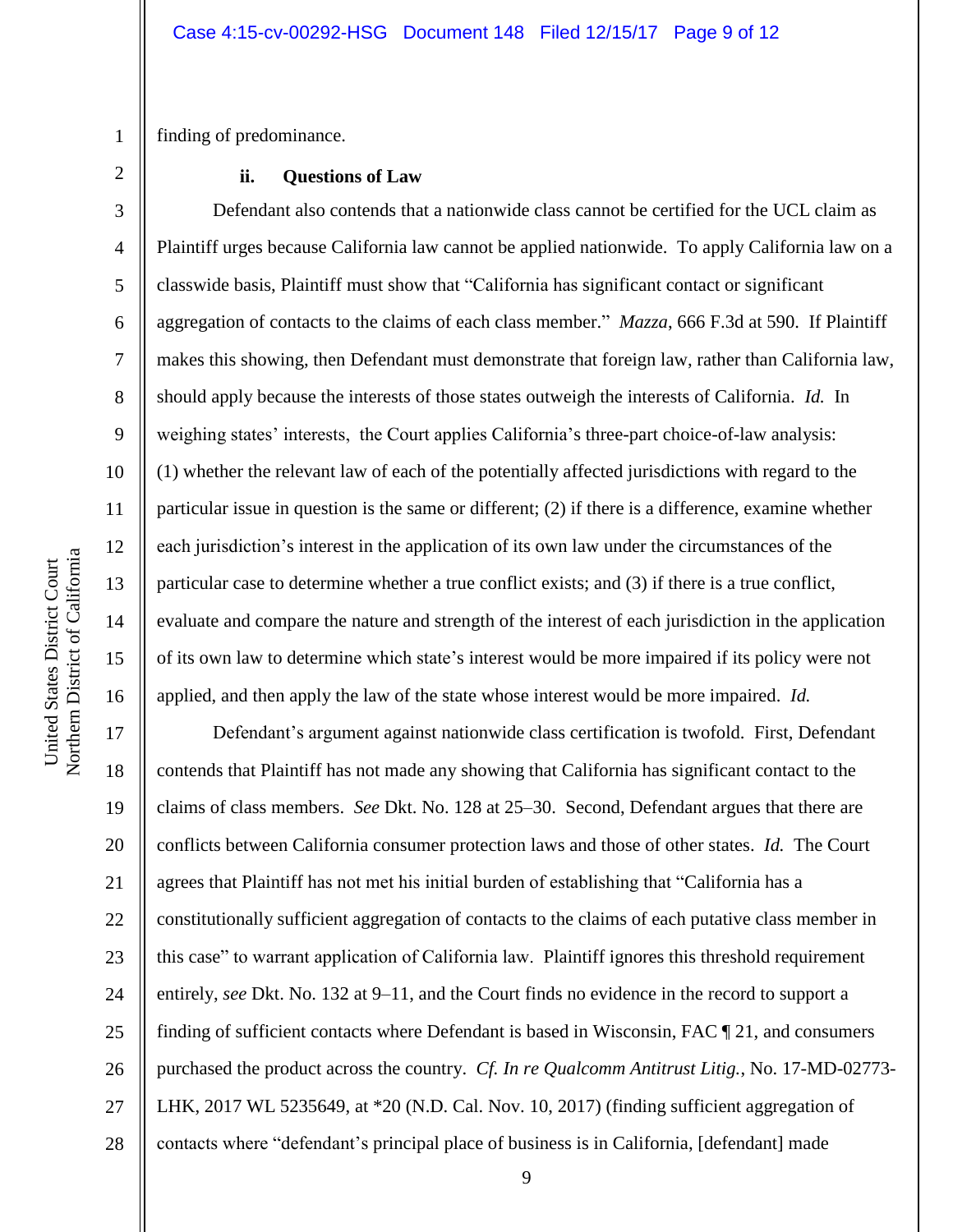business decisions related to its anticompetitive conduct in California, and [defendant] negotiated the licenses at issue in California"); *In re POM Wonderful LLC Mktg. & Sales Practices Litig.*, No. MDL 2199, 2012 WL 4490860, at \*3 (C.D. Cal. Sept. 28, 2012) (same). Because Plaintiff has not met his initial burden under the choice-of-law analysis, the Court need not consider whether there are material differences in state law. The Court concludes that a nationwide class is not justified given the current record before the Court.

### **C. Superiority**

The superiority requirement tests whether "a class action is superior to other available methods for fairly and efficiently adjudicating the controversy." Fed. R. Civ. P. 23(b)(3). The Court considers four non-exclusive factors: (1) the interest of each class member in individually controlling the prosecution or defense of separate actions; (2) the extent and nature of any litigation concerning the controversy already commenced by or against the class; (3) the desirability of concentrating the litigation of the claims in the particular forum; and (4) the difficulties likely to be encountered in the management of a class action. *Id.* "Where classwide litigation of common issues will reduce litigation costs and promote greater efficiency, a class action may be superior to other methods of litigation." *Valentino v. Carter-Wallace, Inc.*, 97 F.3d. 1227, 1235 (9th Cir. 1996).

18 19 20 21 22 23 24 25 26 27 28 Here, Defendant focuses on the fourth factor, stating that identifying class members would be difficult because "Prevagen is primarily sold by third-party retailers," some individuals may be satisfied with the product, and any who are dissatisfied could seek a refund. Dkt. No. 128 at 31– 34. That there may be some difficulty in identifying all class members is not dispositive: the Ninth Circuit recently rejected a similar argument that plaintiffs must identify an administratively feasible way to determine who is in the class in order to satisfy the requirements of Rule 23. *Briseno v. ConAgra Foods, Inc.*, 844 F.3d 1121, 1123 (9th Cir. 2017) ("[T]he language of Rule 23 does not impose a freestanding administrative feasibility prerequisite to class certification."). That some individuals may like the product is similarly irrelevant. Under Plaintiff's theory of the case, "all the Prevagen Products are worthless" and any benefit would be attributable to the placebo effect. *See* Dkt. No. 132 at 13; *see also Simeon Mgmt. Corp. v. F.T.C.*, 579 F. 2d 1137, 1143 (9th

1

2

3

4

5

6

7

8

9

10

11

12

13

14

15

16

17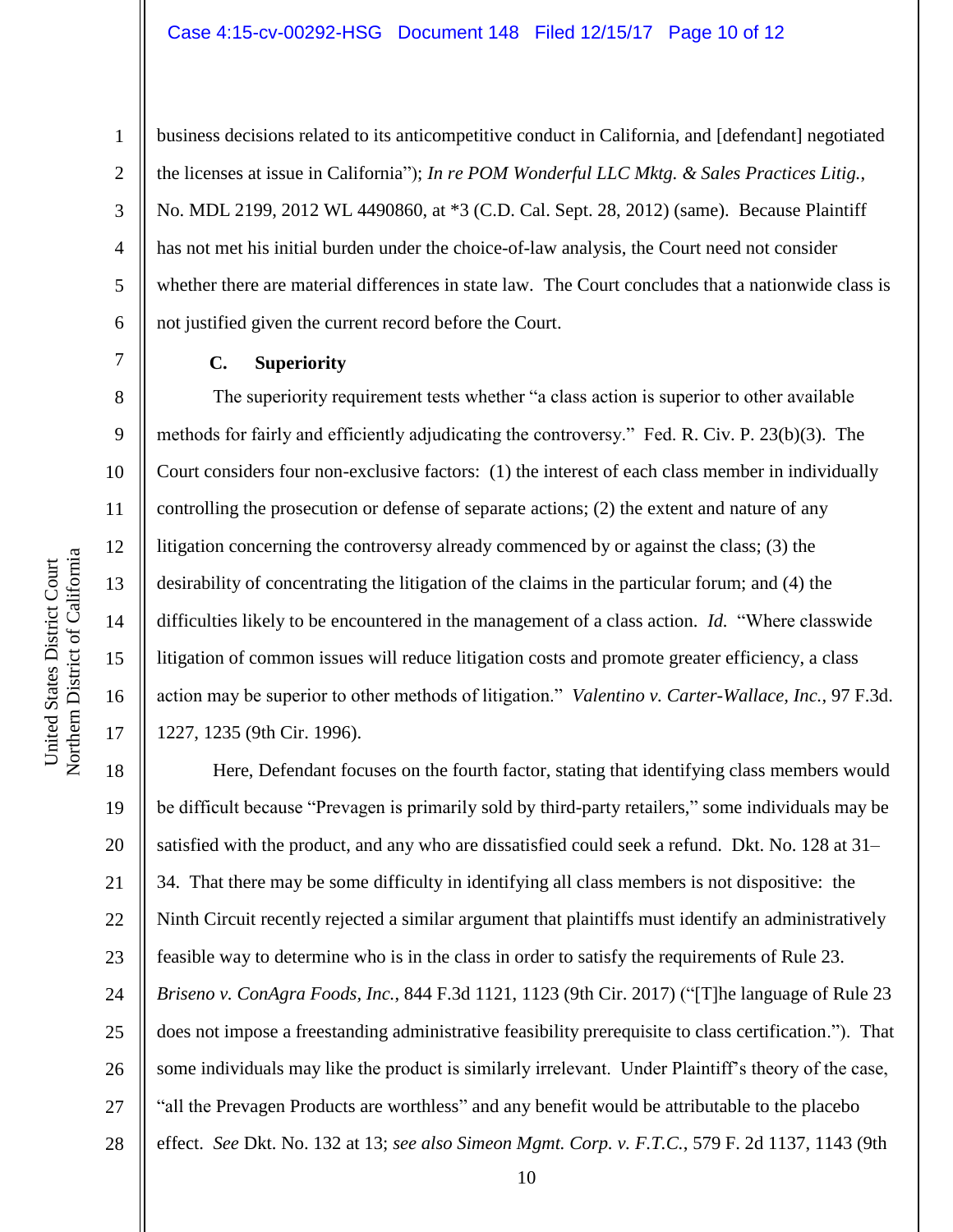6 7

1

2

3

4

5

Cir. 1978) ("Anecdotal evidence, such as testimonials by satisfied patients or statements by doctors that, based on their experience, they 'believe' a drug is effective" are not deemed reliable evidence of efficacy). A refund is also not a superior alternative to *adjudicating* class members' claims. *See, e.g.*, *Korolshteyn v. Costco Wholesale Corp.*, No. 3:15-CV-709-CAB-RBB, 2017 WL 1020391, at  $*8$  (S.D. Cal. Mar. 16, 2017) ("[A]llowing class members to obtain a refund is not an alternative to 'adjudicating.' If it were, then Costco (and any retail store) could freely misrepresent the benefits of their products secure in the knowledge that their return policy effectively immunizes them from any suit seeking restitution."). The Court finds that the superiority factors are met in this case.

10

United States District Court Northern District of California

Northern District of California United States District Court

8

9

## **D. Relevant Prevagen Products**

11 12 13 14 15 16 17 18 19 20 21 22 23 In his motion for class certification, Plaintiff defines the proposed class as consumers who purchased "Prevagen" during the relevant time period. Plaintiff defines "Prevagen" to include five of Defendant's Prevagen products, including two that he did not list in his complaint: Prevagen Extra Strength Chewable and Prevagen Professional Strength. Defendant contends that extending the classes to include these two products would violate due process. *See* Dkt. No. 128 at 25. The Court finds that Plaintiff has not presented any cogent reason to add two additional products at this late stage in the litigation. When pressed for an explanation of the delay during the hearing on this motion, Plaintiff responded that he discovered these two additional products sometime in April 2017. Yet he did not seek to add them to the case until his class certification brief, filed on September 15, 2017. *See* Dkt. No. 123. The Court finds that such a delay is unreasonable, and that Plaintiff may not add new products to the case through his class certification motion. The Court nevertheless finds that class certification is warranted for Prevagen Regular Strength, Prevagen Extra Strength, and Prevagen Mixed Berry Chewable. ///

24

25

26 ///

///

///

- 27 ///
- 28